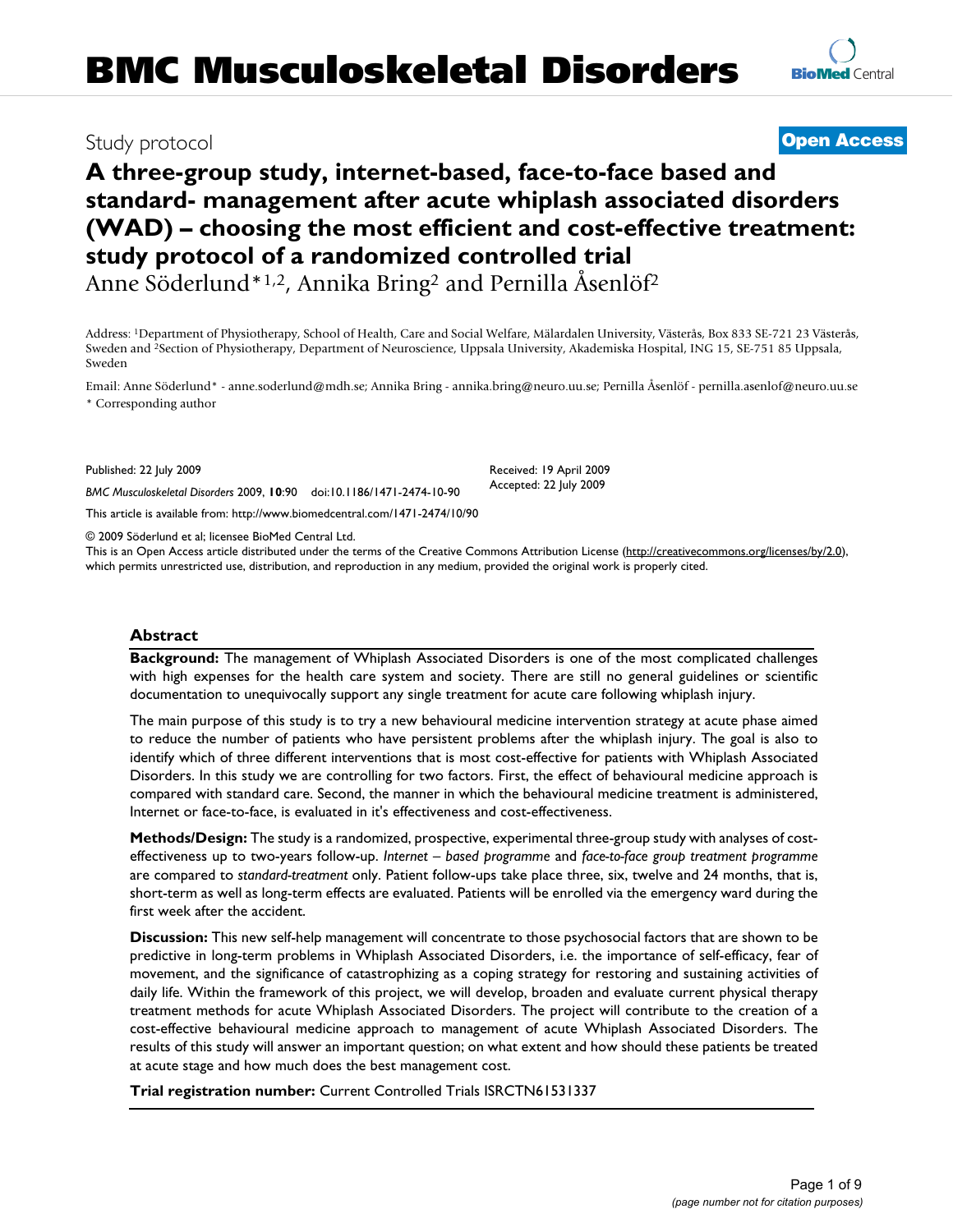# **Background**

Whiplash is an acceleration-deceleration mechanism of energy transfer to the neck, which may result in bony or soft-tissue injuries mostly in motor vehicle accidents. This trauma can cause a multitude of clinical symptoms, known as Whiplash Associated Disorders (WAD) [1]. While other personal injuries are decreasing in incidence, neck injuries continue to increase. Number of persons seeking care for traffic related neck injuries has increased in annual cumulative incidence from 83 per 100,000 inhabitants (1985–1986) to 302 per 100,000 (1997– 1998) [2]. Also, health care costs for pain patients are increasing. The total cost for Swedish society for sick leave, physician visits, rehabilitation, early retirement pension, etc., in 2003 amounted to SEK 87,5 billion crowns for people with chronic pain [3].

The management of WAD is one of the most complicated challenges for the health care system and society. According to tradition, acute pain is considered as a consequence or a symptom of a patho-physiological lesion, and is analysed and treated accordingly. However, psychosocial factors often complicate the situation at early stage building a platform where acute pain might transform to chronic. There are still no general guidelines or scientific documentation to unequivocally support any single treatment for acute care following whiplash injury. Barnsley et al. [4] concluded, however, that early intervention intended to reduce the number of chronic cases could be particularly worthwhile. A Swedish study [5] showed that early active intervention leads to fewer people on sick leave and fewer chronic cases in patients with acute musculoskeletal pain.

Clinical experience in Sweden has shown that about one third of acute whiplash patients develop chronic problems. This is consistent with international studies in which 20 to 40 percent of all patients with whiplash injuries develop chronic problems [6]. Clinical practice in the acute phase includes several strategies, of which exercise therapy is the most common, though a review of the literature shows few controlled studies of this form of treatment [7-12]. The treatments in these studies of acute WAD included only management of physical and medical symptoms. However, neck pain can affect functional capacity and be related with psychological factors such as catastrophizing, fear of movement, and self-efficacy. Specific effects of these psychological factors during the course of illness in WAD have only been partially studied [11,13-18].

Catastrophizing refers to an exaggerated negative interpretation of pain and health problems in general [19]. In several studies catastrophizing has been associated with increased depression, emotional distress, physical dysfunction, health care use and pain experience [17,20]. In

a study of coping process over time in patients with WAD it was shown that catastrophic thinking appeared at six weeks follow up after the injury [17]. Catastrophizing can also be related to fear-avoidance behaviour [21]. Avoidance leads to sustained and worsened fear, which in turn leads to a reduction of physical and social activity [22]. A more specific fear is a fear of movement where the patient incorrectly believes that physical activity would worsen health. Such specific fear can also be an important predictor for long-term health problems and limitation of activity [23].

A concept deemed to be one of the most important in selfmanagement of health problems is self-efficacy. Self-efficacy expectancies are defined as a personal belief of how successfully one can cope with difficult situations [24]. Individuals with high self-efficacy expectations should thus be more persistent in difficult situations [24] and perceive their disabilities less severe than the ones experiencing low self-efficacy [11,25]. There is increasing evidence that self-efficacy plays an important role in rehabilitation processes [26,27]. Therefore, self-efficacy should be an explicit goal of rehabilitation aimed to increase person's self-management skills [27,28] and in increasing individual's physical activity level [29].

The predictive validity of psychosocial factors in disability such as those above have been studied quite extensively. However, studies with experimental design needed to elucidate if it is possible to influence these factors in a treatment context are rare. An alternate perspective on pain with a keystone on behavioural learning that acknowledges among other things the abovementioned psychological and social factors is worth attention in WAD research. An integration of the medical and behavioural perspectives i.e. behavioural medicine offers an understanding of the individual experiences and consequences of pain. It also provides a basis for the development of interventions targeting prevention of chronic disabling pain as well as self-management of pain. However, research support for this approach is yet inadequate. The behavioural medicine treatment has previously been studied in patients with musculoskeletal pain and was found to be more effective than physical exercise alone [27]. This new self-help management will concentrate to those psychosocial factors that are shown to be predictive in longterm problems in WAD, i.e. the importance of self-efficacy, fear of movement, and the significance of catastrophizing for restoring and sustaining activities of daily life.

Behavioural medicine treatment over the Internet (IT) is a fairly new form of self-help management. Its successful effectiveness has been investigated in studies on chronic back pain [30], recurrent headache [31], tinnitus [32], panic disorder [33] etc. The results from these studies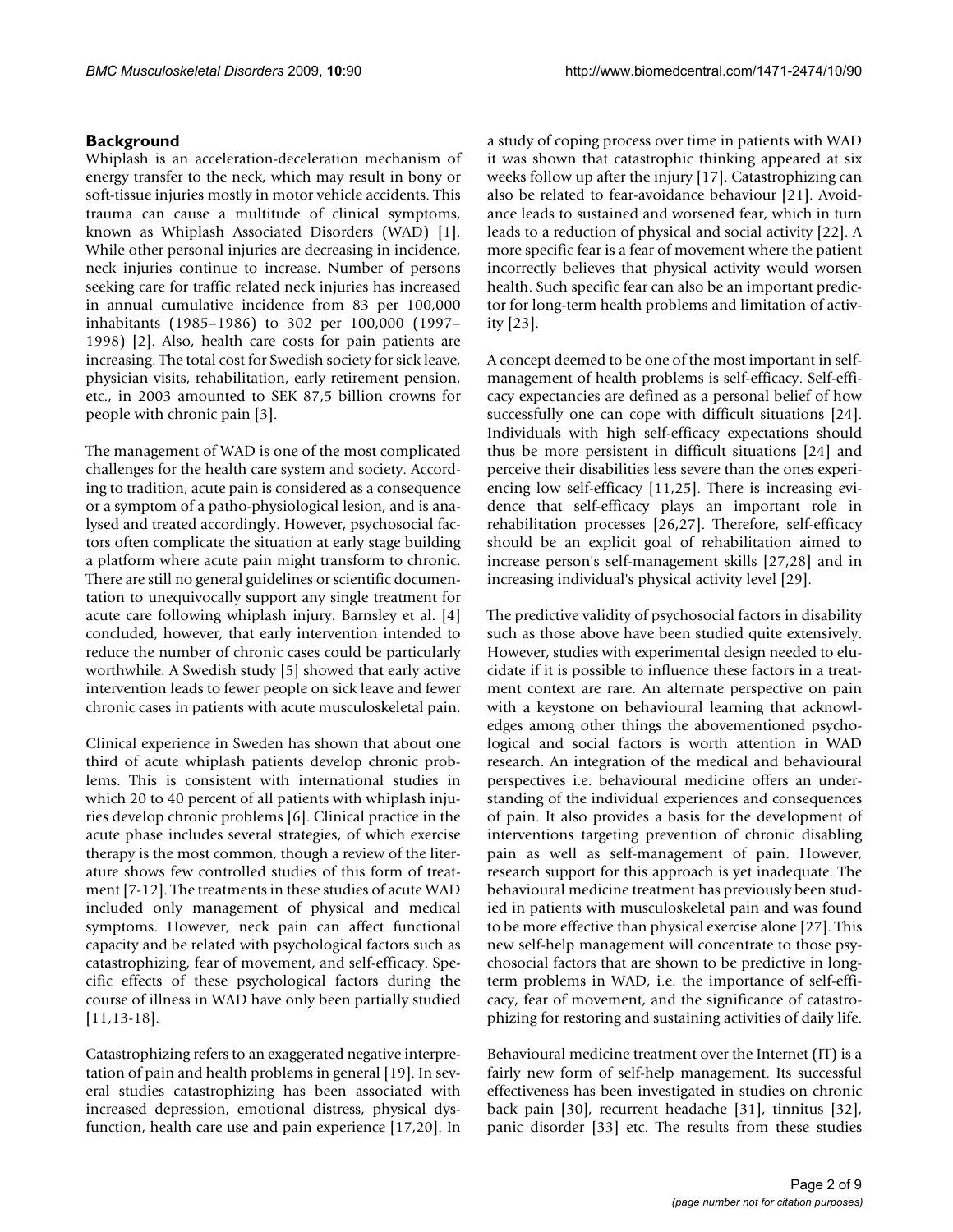indicate that the Internet is a cost-effective management and as effective as face-to face treatment. The mean age for the patients with acute WAD is mostly about 40 years [1,2] they are working and busy with their daily life. Thus, it is reasonable to think that a treatment that could be delivered at any chosen time of a day would be appropriate. Therefore, an Internet based treatment is worthwhile to try for a larger group of patients with WAD. To our knowledge IT- based behavioural medicine self-help treatment has not been developed and tested on WAD.

#### *Hypothesis*

The main purpose of this study is to try a new behavioural medicine intervention strategy at acute phase aimed to reduce the number of patients who have persistent problems after the whiplash injury. The goal is also to identify which of three different interventions that is most costeffective for patients with Whiplash Associated Disorders. In this study we are controlling for two factors. First, the effect of behavioural medicine approach is compared with standard care. Second, the manner in which the behavioural medicine treatment is administered, Internet or face-to-face, is evaluated in it's effectiveness and costeffectiveness.

# **Methods/design**

The following CONSORT recommendations for reporting RCT [34,35] are used to enable readers understanding of the present study protocol and the course of the study.

# *Study Design*

The study is a randomized, prospective, experimental three-group study with analyses of cost-effectiveness up to two-years follow-up (see Figure 1). IT- based programme (Group 1) and face-to-face group treatment programme (Group 2) are compared to standard-treatment only (Group 3) Patient follow-ups take place three, six, twelve and 24 months, that is, short-term as well as long-term effects are evaluated. Figure 1 presents the study design and patients' flow till now.

#### *Study setting and Participants*

Patients will be enrolled via the emergency ward during the first week after the accident. All patients get a letter from the emergency staff during they visit that explains the reason why they will be contacted by a physiotherapist. The emergency staff will also give standard treatment instructions for all patients. The second author will approach the patients by phone after receiving a list of patients that seek the emergency ward. During the phone call an informed consent is received. All eligible patients are scheduled to an appointment with the calling physiotherapist. During the appointment the patients that fulfil inclusion criteria will complete the baseline measures. Inclusion criteria for this study are age between 18 and 65,

and satisfactory Swedish language skills. Patients are to fulfil criteria for the diagnosis of WAD grade I and II [1] and have ongoing pain in the neck due to the accident. Participants should also have access to a computer to be eligible for the study. Patients with prior neck injury, other ongoing chronic pain problems or ongoing treatment for pain or pain related symptoms are not eligible.

#### *Randomization*

After completion of baseline measures, patients are randomly allocated to one of the three groups using blocked cluster randomization. Patients are randomized in random blocks of 9 and 18 so that three consequent patients will always be distributed into the same treatment group. This strategy is used to obtain homogeneity in face-to-face treatment groups regarding number of days since the accident. The randomization list has been conducted in advance with a computer programme by a statistician and the therapist is blind for the upcoming blocks.

#### *Intervention*

All three groups receive "standard care as usual" before randomization, i.e. patients get a home exercise programme at the emergency ward. All treatments are provided by one therapist (the second author).

The experimental intervention is based on an incorporation of perspectives from medical and behavioural sciences. The fundamental principle of the program is a theoretical understanding of human behaviour and individual's motivation for health behaviour change [36]. The main clinical philosophy behind the program is to guide patients toward resumed activities of everyday life. Functional behavioural analyses and personal treatment goals are established to identify the physical, cognitive, and behavioural skills necessary for goal achievement [27].

Group 1 and 2 treatments are individually tailored behavioural medicine intervention targeting physical, behavioural, and psychosocial factors of relevance for pain adjustment. A recently developed treatment protocol [27] has been modified and is applied in the study. This behavioural medicine approach includes seven phases and was organized in a cognitive-behavioural framework; 1. Behavioural goal identification [37], i.e. identification of activities that are problematic and highly prioritised for the patient, 2. Self-monitoring of these activities, 3. Individual functional behavioural analysis, 4. Basic skill acquisition, 5. Applied skill acquisition, 6. Generalisation, and 7. Maintenance and relapse prevention. These phases are divided in seven treatment modules (A – G) (see Additional file 1).

Tailored treatment strategies related to each chosen goal activity include skills training to increase self-efficacy,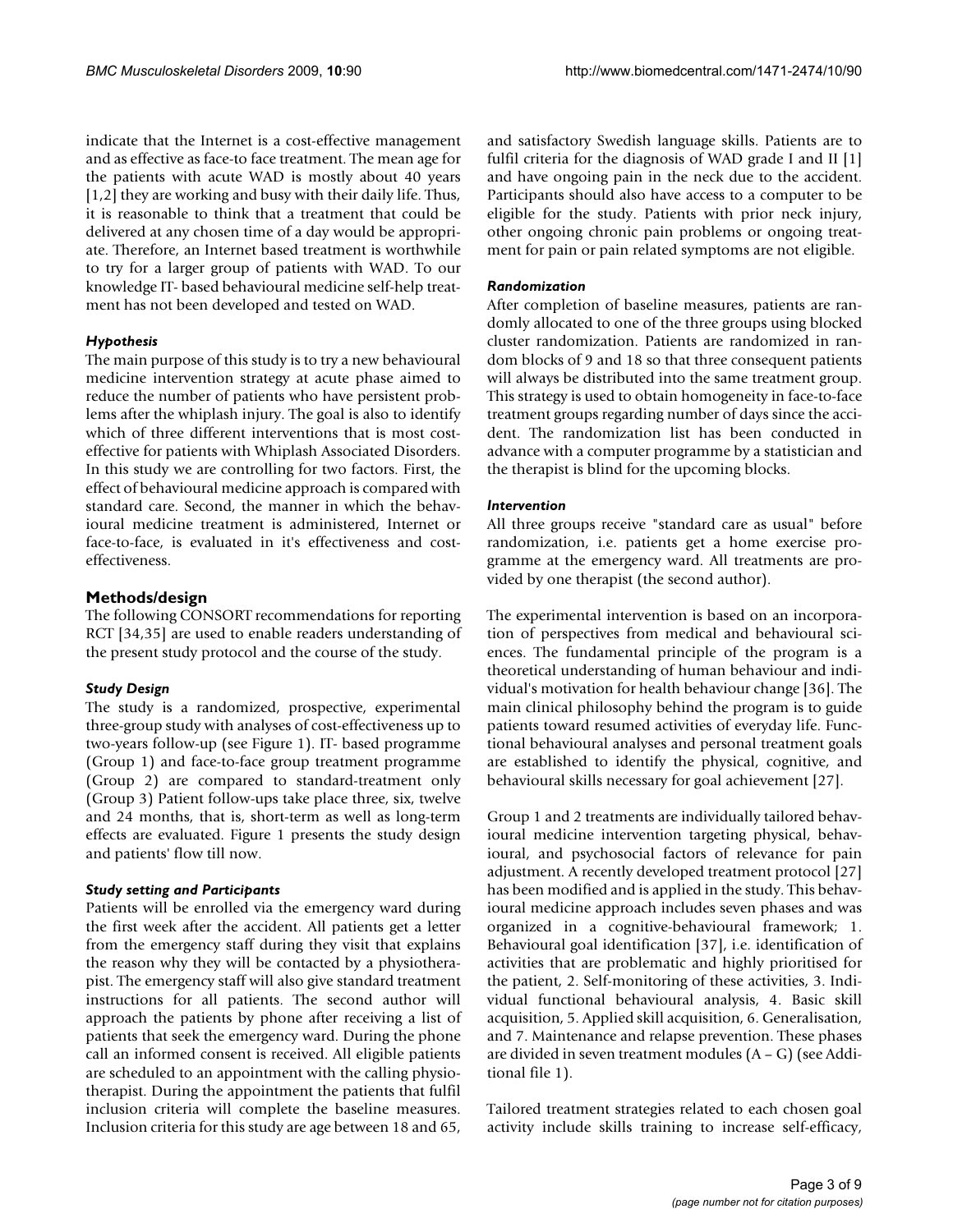

\* Reasons for exclusion: no answer, no symptoms after accident, > 65 years, < 18 years, pain-symptoms other than from the neck after accident, ongoing pain before accident, ongoing physiotherapy- /naprapath- or chiropractic-treatment, other language than Swedish.

# Figure 1

**CONSORT-diagram over the participant flow in the study**. CONSORT-diagram over the participant flow through recruitment, randomization, baseline measurement, immediately post-treatment, and 3–24-month follow-up in the WAD-IT study.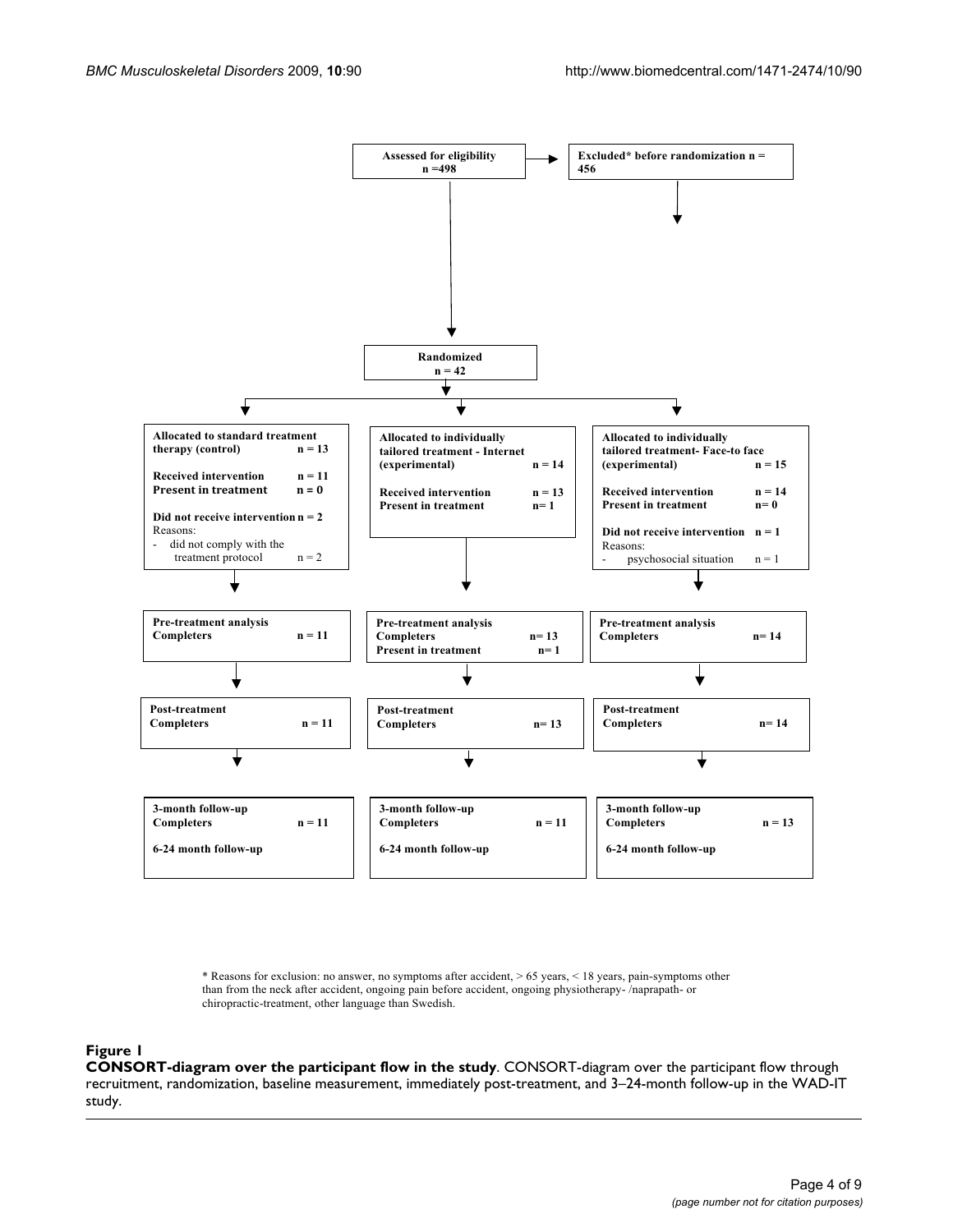decrease the impact of psychological risk factors, e.g. catastrophic thinking and fear of movement. Also, physical skills acquired in activity performance are taught. Patients are educated in problem solving skills for daily activities. Self-management of symptoms through using these new psychosocial tools is emphasised as are problem-solving skills related to new activities and every day life situations. In the final phase a written summary of the treatment is elaborated together with personal relapse prevention strategies.

# *Group 1*

The new IT-based treatment (Internet/e-mail) regimen for acute WAD patients, emphases self-monitoring and skills training, as well as discussions led by a therapist. The patient will be instructed when to start and how to log onto the Internet treatment modules (seven modules; A – G), one at a time and get individualized support via e-mail from a therapist. The patient cannot log onto the next module if she/he has not completed the tasks in the previous module. Questions from the patients as well as answers from the therapist will be available on the treatment site, by consent from the patient, functioning as an additional support for the fellow patients, i.e. virtual group treatment.

# *Group 2*

Face-to-face intervention involves groups of three to six patients led by therapists. The therapist meets with the group seven times during the acute phase following the accident. The face-to-face programme is planned to be similar to the IT-based treatment regimen described above, but differs in the way the treatment is administered. The programme consists of those seven treatment phases in seven modules described above (Additional file 1).

# *Group 3*

Standard care of these patients currently involves a visit to a physical therapist, which provides a home exercise programme dealing with physical symptoms and advice of returning to normal activities as soon as possible. No further treatment is given except the home exercise programme that all patients get at the emergency ward (standard care) before randomisation.

# *Treatment fidelity*

Measurements of the independent variables, ie, strategies for enhancing treatment fidelity [38], are conducted during the course of the intervention. The following treatment fidelity strategies [38] are used:

1. To ensure the same treatment within condition a detailed treatment manual and a treatment protocol/ checklist is used for each patient separately. The treatment

manual has also been developed to guarantee that the treatment will be unchanged during the course of the study.

2. Both IT-based and Face-to-face-based interventions are going to have equal number of treatment sessions/phases to ensure equivalent dose across conditions.

3. Data expert support is available in case of implementation setbacks in the IT-group.

4. One therapist will deliver both group treatments to ensure standardized trained therapist and to minimize contamination between conditions.

5. Patients can e-mail their questions in IT-group to the therapist. These questions, we believe, will mirror patient's understanding of the treatment. Also, often asked questions and answers will be on the IT-group's home page for all patients in this group to read.

6. By asking so called consumer questions, we are recording patients' beliefs and expectations about the intervention and also, if the expectations are fulfilled.

7. To ensure that the patients are able to use cognitive and behavioural skills we are applying home exercises in daily activities. These are reported in a diary and always discussed with the patient.

8. To ensure that the behavioural components are not given to the standard care-group in the acute stage the therapist follows a strict manual only dealing with physical symptoms and advice given for all patients at the initial visit.

9. The number of intervention contacts (e-mail contacts and Face-to-face group meetings) is reported.

# *Primary outcome*

Primary outcome measure is disability measured with Pain Disability Index [39-41]. PDI is a 7-item inventory that is designed to measure interference with role-functioning due to persistent pain in the following areas: 1) family and home responsibilities, 2) recreation, 3) social activity, 4) occupation and education, 5) sexual behaviour, 6) self-care, and 7) life-support activity. Degree of interference is rated on 11-point numeric rating scales (NRS), ranging from 0 (no interference) to 10 (total interference). A total disability score range from 0 to 70. The PDI is found to be a reliable and valid measurement of disability in patients with persistent pain [39,41] as well as patients with acute pain [11]. A Swedish version of the PDI [25] is used in this project.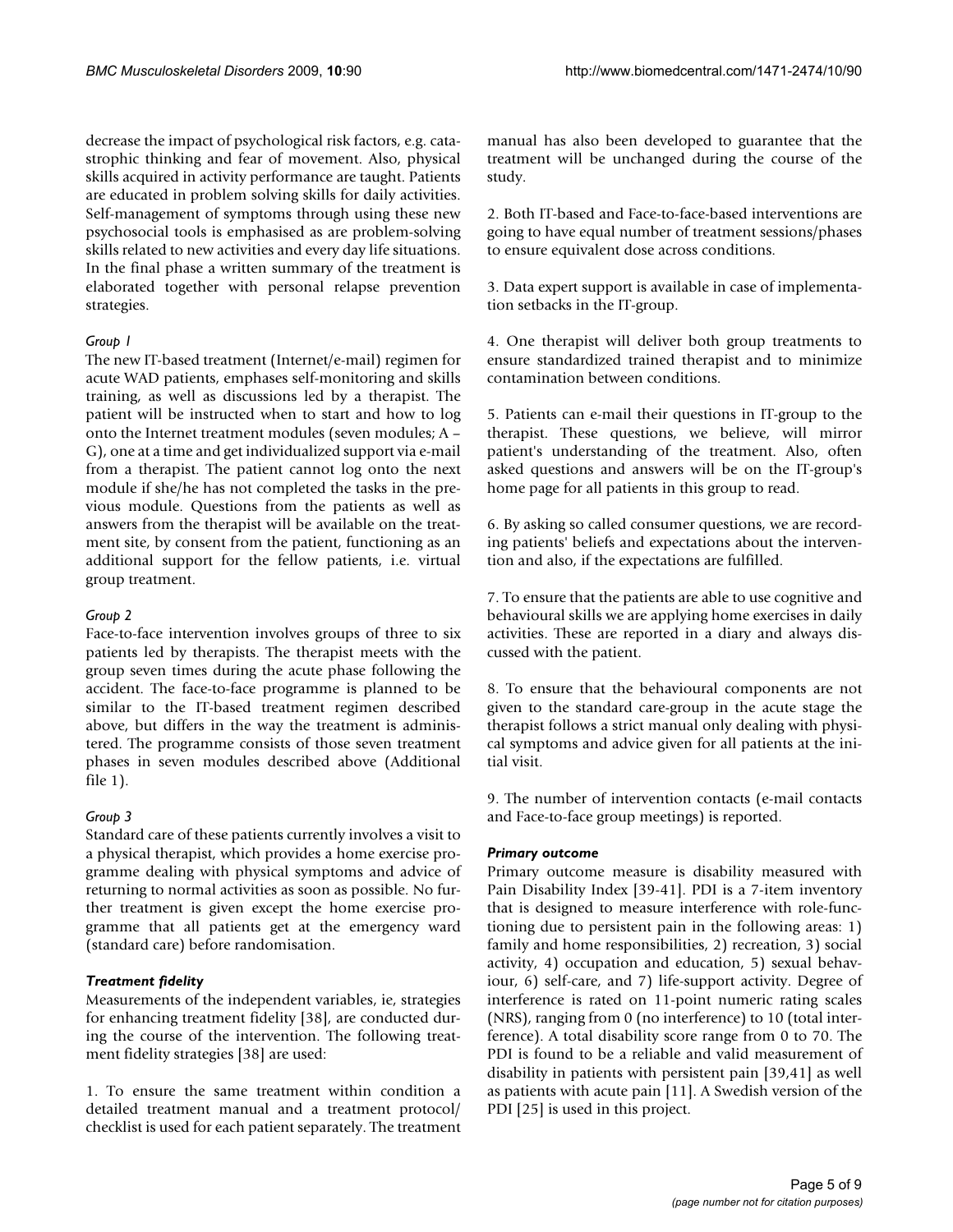#### *Cost accounting measures*

Cost-effectiveness will be evaluated through direct and indirect costs during the first two years after a whiplash trauma. For direct medical costs analyses data from medical procedures, medication costs, general practice care and paramedical care are gathered from different sources; patients' medical records and self-reported data. Indirect costs (self-reported data) include loss of paid labour, i.e. total number of sick days and the proportion of patients receiving disability pension as well as compensations from insurance companies in form of invalidity percents. A cost-diary is used to measure direct and indirect health costs [42]. The patients fulfil a four-week diary. For each day the patients report costs form medical procedures, medication costs, general practice care and paramedical care. They also report any kind of costs for training that are due to their pain problems. All kind of help the patients have at home due to pain problems and total number of sick days is reported.

The cost diary has been translated and adjusted to the Swedish healthcare system and to possible administration via Internet.

# *Secondary outcome*

The following secondary outcome measures will be used in this study:

The Patient Goal Priority Questionnaire (PGPQ) is a patient-specific measure designed for behavioural goal assessment (i.e. to collect data concerning patients' priorities of behavioural goals) and for use as a tailored outcome measure. The PGPQ consists of two sections. In the first part of the questionnaire, patients report 1 to 3 activities that they: (1) are unable or have difficulties to perform due to pain, and (2) wish to influence with treatment. The relative importance of the activities is ranked by the patients, with 1 representing the most important activity. In the second part of the PGPQ, patients score current level of (a) behavioural performance on a numerical rating scale (NRS) ranging from 0 to 10 (high scores = severe limitations), (b) frequency of behavioural performance during the past week on an ordinal scale with five grades ( $0 =$  never,  $1 =$  once,  $2 =$  twice, 3 = three to five times,  $4 =$  more than five times), (c) satisfaction with current level of behavioural performance on a NRS ranging from 0 to 10 (high score = high satisfaction), (d) self-efficacy for behavioural performance on a NRS ranging from 0–10 (high score = high confidence), (e) fear of behavioural performance on a NRS ranging from  $0-10$  (high score = high fear), (f) expectations of future behavioural performance as a result of treatment on a NRS ranging from  $0-10$  (high score = severe limitations), and (g) readiness to adopt new behaviours to attain expectations of behavioural performance on a NRS

ranging from  $0-10$  (high score = high readiness). The above items are scored separately with regard to each of the ranked goal activities [37,43].

Tampa Scale for Kinesiophopia (TSK) [23], that measures fear of movement and (re)injury. The TSK consists of 17 items with a 4-grade format in which 1 strongly disagree and 4 strongly agree. A total score range from 17 to 68, in which a higher score indicates more fear. The Swedish version of TSK has shown good reliability in evaluating fear of movement and (re)injury in patients with musculoskeletal pain [25] and WAD [44].

Pain Intensity Diary [11], is used to measure pain intensity three times a day, four days. The Numerical Rating Scale is used where 0 implies no pain and 10 maximum pain.

Self-Efficacy Scale [11,13,25,28] (SES) is used to measure the strength of perceived self-efficacy in performing 20 common everyday life activities. Participants are asked to rate how confident they are to perform each of the 20 activities in spite of pain. The response format is 11-grade NRS in which 0 imply not at all confident and 10 very confident. A total self-efficacy score range from 0 to 200 was. The Swedish version of SES has shown good reliability in evaluating self-efficacy in patients with musculoskeletal pain [25] and WAD [11]

Coping Strategies Questionnaire [45,46], (CSQ) is a 48 item checklist where patients are asked to indicate the extent to which they use certain cognitive ('Reinterpreting pain sensations' (RPS), 'Coping self-statements' (CSS), 'Ignoring sensations' (IS), 'Diverting attention' (DA), 'Praying/hoping' (PH) and 'Catastrophizing' (Ca)) or behavioural ('Increased behavioural activity' (IBA) and 'Pain behaviours' (PB)) coping strategies. Items are summarised into eight subscales. The scores range from 0 to 6 for each item and the maximal score in each sub-scale is 36. Higher scores indicate that a person uses the particular coping strategy more extensively. The CSQ includes also two additional items, i.e. 'Control over pain' and 'Ability to decrease pain'. The Swedish version of CSQ has shown good reliability in evaluating pain patients' coping strategies [45].

Short Form 36 (SF 36) is used to describe patients health related quality of life [47-49]. The SF 36 is a 36-item questionnaire, and has been found to be reliable, valid and responsive [48,49]. Following the recommended procedure, the items are converted to eight scales representing generic health concepts. These eight health concepts are Physical Functioning (PF), Role function – Physical aspect (RP), Bodily Pain (BP), General Health perception (GH), Vitality (VT), Social Functioning (SF), Role function –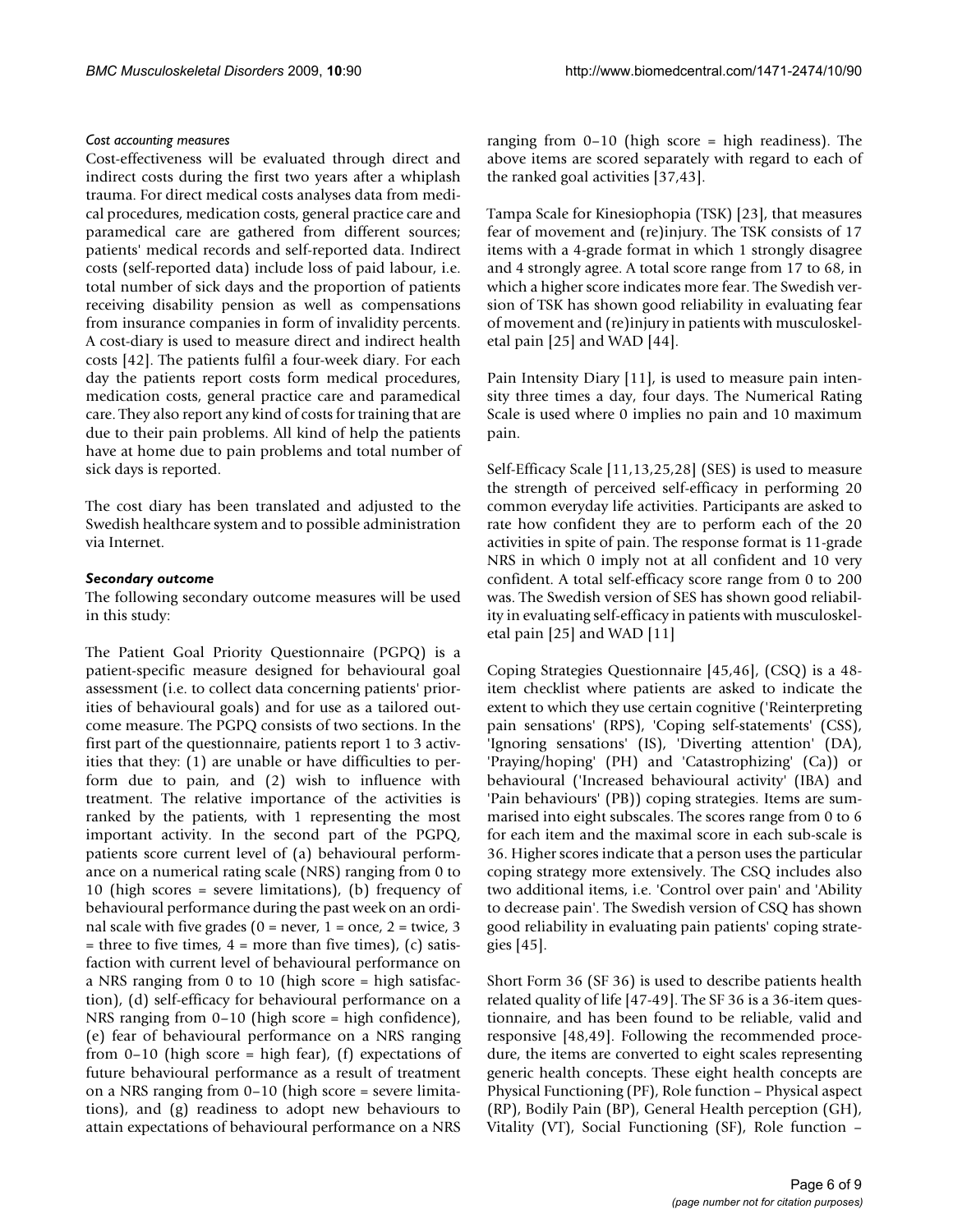Emotional aspect (RE), and Mental Health (MH). The score for each of the eight scales ranges from 0 to 100. A higher score indicates better health in that aspect. Short Form 36 (SF 36) is also used for calculation of QALYs and for cost-utility analyses [49,50].

Exercise Diary is used in order to measure compliance with standard exercise and check the physical activity level.

#### *Data management*

Intention-to-treat analysis [51] with per protocol method is used in all the calculations. Per protocol method is chosen because of the nature of the acute condition, i.e. all patients are expected to get better. Descriptive statistics and appropriate multivariate analyses (Linear Mixed Models) will be used to decrease type I error in analyses of group differences over time. The Linear Mixed Models permit correlations (due to repeated measuring over time) between variables and can handle the missing values in a proper way.

# *Cost accounting analyses*

Costs have to be integrated with obtained quality and quantity of life in order to measure the significance of an intervention on a person and society. Cost-utility analyses, which are a type of cost-effectiveness analyses estimate cost per QALY (Quality-adjusted life year) gained and are based on health-related quality of life measures [52,53]. Treatment costs will be evaluated for each type of management. Cost utility analysis at one and two-year follow-ups are based on SF 6D (derived from SF 36) and costs measured with cost-diary. The mean for healthrelated quality of life measure at baseline, 12 and 24 months are determined [50]. The mean gain is then calculated. Also cost-per-quality-adjusted-life-year (QALY) will be evaluated for clinical benefits for total lifetime costs from each group.

# *Study size and Power calculations for the sample*

The power calculation is based on repeated three-group analysis. Since there are no previous studies to compare with, the power calculation is based on hypothetical reasoning of effects. Upon completion of treatment, all groups will be assumed to have achieved 75 per cent improvement in the main outcome variable, Pain Disability Index, compared with the baseline levels. We assume that at the one-year follow-up, standard-treatment group will have lost 75 percent of improvement and group 1 and 2 25 percent of improvement. This gives a long-term effect size which is >.80. At a significance level of .05, a twotailed analysis requires 60 people in each group to attain a statistical power of .90. Time needed to include approximately 200 patients (including possible drop-outs) with these inclusion criteria is expected to take at least 1,5 to 2 years according to empirical experience.

#### *Ethical aspects*

The study has been approved by the Research Ethics Committee at Uppsala University, Uppsala, Sweden (01–229). In the IT-based intervention study it is particularly important to consider certain aspects involving confidentiality, security, authenticity, and "computer access" as an inclusion criterion. Confidentiality and security requirements must be met by means of technical solutions to ensure no unauthorized access to the treatment site. Such solutions exist and have been used in other intervention studies. Validation that it actually is the person included in the study who is responding is another ethical issue. Individuals in IT-based intervention will be enrolled via the emergency ward where all personal information is available. Comparing self-reported information with the emergency ward's data increases the validity of responses. The inclusion criterion "access to a computer" may lead to the exclusion of several potential participants, which involves limitations to the generalization of results. However, the average age of patients with WAD as a group is about 40, which means that most have access to a computer. In order to check how many patients are excluded for this reason, the number of patients fulfilling all other criteria but who lack computer access should also be reported. Study participants will have easier access to information and be more easily able to ask questions and receive answers about the study using information technology.

# **Discussion**

Whiplash injuries have increased considerably over the past twenty years and have become a public health problem entailing a substantial economic burden on society. Women are over-represented among the injured and among those who suffer persistent problems. Early effective care during the acute phase is crucial in the development of future symptoms. The challenging prevention of chronic whiplash associated symptoms may be possible through tailored behavioural medicine self-help strategies. Also, it is necessary to study with an experimental design if the, in many studies seen psychosocial predictors for long-term disability can be modified in patients with WAD. Further, using the Internet increases availability of the treatment method that is not dependent of therapist's office hours. Results from this project will be important in the planning of future care of WAD patients within emergency medical services and primary care.

Cost analysis is important because health care resources are limited. Decisions must be made about where time, effort, and money should be focused. Therefore, the costs of implementing different interventions must be considered along with their benefits. Short and long-term costs for patients and the health care system from the Internetbased intervention and the face-to-face group therapy programme as well as for the standard care group will be cal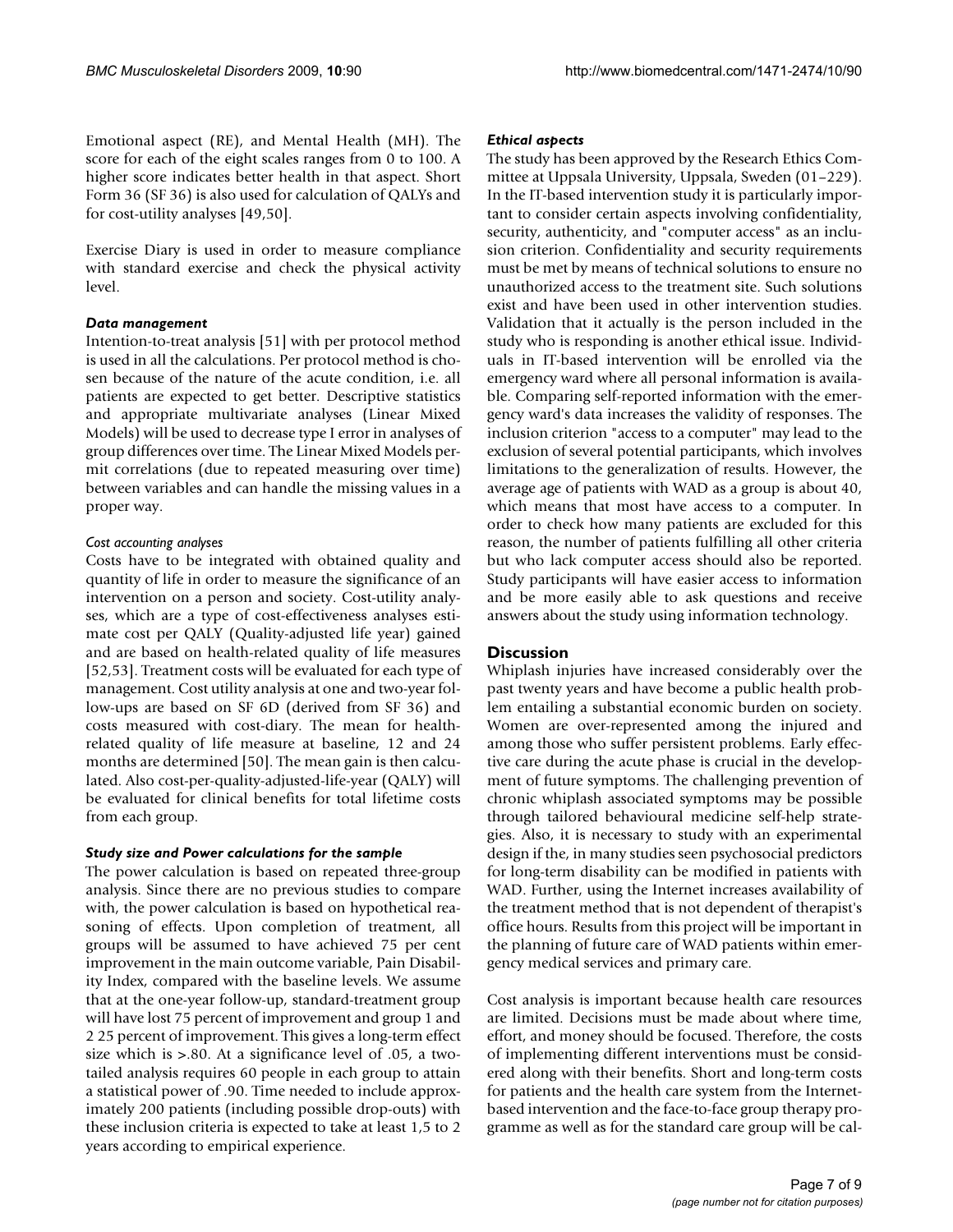culated in order to determine strategies for future costeffective care of WAD patients.

Within the framework of this project, we will develop, broaden and evaluate current physical therapy treatment methods for acute WAD. Such clinically useful treatment methods will then be available for use in both the emergency and primary care settings. The project will contribute to the creation of a modern, cost-effective behavioural medicine approach to rehabilitation in WAD. The results of this study will answer an important question; on what extent and how should these patients be treated at acute stage and how much does the best management cost in QALYs.

#### **Abbreviations**

WAD: Whiplash Associated Disorders; QALY: Quality Adjusted Life Years

#### **Competing interests**

The authors declare that they have no competing interests.

#### **Authors' contributions**

Authors AS, AB and PÅ; 1) have all contributed to conception and design, and acquisition of data; 2) have been involved in drafting the manuscript and revising it critically for important intellectual content; and 3) have given final approval of this version to be published.

# **Additional material**

#### **Additional file 1**

*Description and content of the treatment modules and the phases. A description and content of the treatment modules and the phases, intervention strategies, and examples for homework assignments of the individually tailored behavioural medicine intervention for internet-based- and face-to-face groups.*

Click here for file

[\[http://www.biomedcentral.com/content/supplementary/1471-](http://www.biomedcentral.com/content/supplementary/1471-2474-10-90-S1.pdf) 2474-10-90-S1.pdf]

# **Acknowledgements**

This work is financially supported by The Swedish Research Council, Faculty of Medicine Uppsala University, Uppsala, and Uppsala County Council, Uppsala, Sweden.

#### **References**

- Spitzer WO, Skovron ML, Salmi LR, Cassidy DJ, Duranceau J, Suissa S, Zeiss E: **Scientific monograph of the Quebec Task Force on Whiplash-Associated Disorders: Redefining "Whiplash" and its management.** *Spine* 1995, **20:**7-73S.
- 2. Holm L, Carroll L, Cassidy D, Hogg-Johnson S, Cote P, Guzman J, Peloso P, Nordin M, Hurwitz E, Velde G van der, *et al.*: **[The Burden](http://www.ncbi.nlm.nih.gov/entrez/query.fcgi?cmd=Retrieve&db=PubMed&dopt=Abstract&list_uids=18204401) [and Determinants of Neck Pain in Whiplash-Associated Dis](http://www.ncbi.nlm.nih.gov/entrez/query.fcgi?cmd=Retrieve&db=PubMed&dopt=Abstract&list_uids=18204401)orders After Traffic Collisions Results of the Bone and Joint Decade 2000–2010 Task Force on Neck Pain and Its Associ[ated Disorders.](http://www.ncbi.nlm.nih.gov/entrez/query.fcgi?cmd=Retrieve&db=PubMed&dopt=Abstract&list_uids=18204401)** *Spine* 2008, **33:**S52-S59.
- 3. Söderlund A: **Methods of treating chronic pain: Chapter 10: Physical Activity, Physical Exercise, Relaxation, biofeedback, Massage, Manipulation, Physical Therapy and Orthosis.** In *Book Methods of treating chronic pain: Chapter 10: Physical Activity, Physical Exercise, Relaxation, biofeedback, Massage, Manipulation, Physical Therapy and Orthosis* Stockholm. Publ: Scientific Assessment of Health Technology; 2006.
- 4. Barnsley L, Lord S, Bogduk N: **[Whiplash injury.](http://www.ncbi.nlm.nih.gov/entrez/query.fcgi?cmd=Retrieve&db=PubMed&dopt=Abstract&list_uids=7838578)** *Pain* 1994, **58:**283-307.
- 5. Linton S, Hellsing A, Andersson D: **[A controlled study of the](http://www.ncbi.nlm.nih.gov/entrez/query.fcgi?cmd=Retrieve&db=PubMed&dopt=Abstract&list_uids=8233552) [effects of an early intervention on acute musculosceletal](http://www.ncbi.nlm.nih.gov/entrez/query.fcgi?cmd=Retrieve&db=PubMed&dopt=Abstract&list_uids=8233552) [pain problems.](http://www.ncbi.nlm.nih.gov/entrez/query.fcgi?cmd=Retrieve&db=PubMed&dopt=Abstract&list_uids=8233552)** *Pain* 1993, **54:**353-359.
- 6. Carette J: **[Whiplash injury and chronic neck pain.](http://www.ncbi.nlm.nih.gov/entrez/query.fcgi?cmd=Retrieve&db=PubMed&dopt=Abstract&list_uids=8127339)** *New Eng J Med* 1994, **330:**1083-1084.
- 7. McKinney L: **Early mobilisation and outcome in acute sprains of the neck.** *Br Med J* 1989, **299:**1006-1008.
- 8. McKinney L, Dornan J, Ryan M: **The role of physiotherapy in the management of acute neck sprains following road-traffic accidents.** *Arch Emergy Med* 1989, **6:**27-33.
- 9. Mealy K, Brennan H, Fenelon G: **Early mobilisation of acute whiplash injuries.** *Br Med J* 1986, **292:**656-657.
- 10. Rosenfeld M, Gunnarsson R, Borenstein P: **[Early intervention in](http://www.ncbi.nlm.nih.gov/entrez/query.fcgi?cmd=Retrieve&db=PubMed&dopt=Abstract&list_uids=10888946) [whiplash-associated disorders: a comparison of two treat](http://www.ncbi.nlm.nih.gov/entrez/query.fcgi?cmd=Retrieve&db=PubMed&dopt=Abstract&list_uids=10888946)[ment protocols.](http://www.ncbi.nlm.nih.gov/entrez/query.fcgi?cmd=Retrieve&db=PubMed&dopt=Abstract&list_uids=10888946)** *Spine* 2000, **25:**1782-1787.
- 11. Söderlund A, Olerud C, Lindberg P: **[Acute whiplash associated](http://www.ncbi.nlm.nih.gov/entrez/query.fcgi?cmd=Retrieve&db=PubMed&dopt=Abstract&list_uids=11043871) [disorders \(WAD\): the effects of early mobilisation and prog](http://www.ncbi.nlm.nih.gov/entrez/query.fcgi?cmd=Retrieve&db=PubMed&dopt=Abstract&list_uids=11043871)[nostic factors in long-term symptomatology.](http://www.ncbi.nlm.nih.gov/entrez/query.fcgi?cmd=Retrieve&db=PubMed&dopt=Abstract&list_uids=11043871)** *Clin Rehabil* 2000, **14:**457-467.
- 12. Vassiliou T, Kaluza G, Putzke C, Wulf H, Schnabel M: **[Physical ther](http://www.ncbi.nlm.nih.gov/entrez/query.fcgi?cmd=Retrieve&db=PubMed&dopt=Abstract&list_uids=16697113)[apy and active exercises – An adequate treatment for pre](http://www.ncbi.nlm.nih.gov/entrez/query.fcgi?cmd=Retrieve&db=PubMed&dopt=Abstract&list_uids=16697113)vention of late whiplash syndrome? Randomized controlled [trial in 200 patients.](http://www.ncbi.nlm.nih.gov/entrez/query.fcgi?cmd=Retrieve&db=PubMed&dopt=Abstract&list_uids=16697113)** *Pain* 2006, **124:**69-76.
- 13. Bunketorp L, Lindh M, Carlsson J, Sterner-Victorin E: **[The percep](http://www.ncbi.nlm.nih.gov/entrez/query.fcgi?cmd=Retrieve&db=PubMed&dopt=Abstract&list_uids=16492621)[tion of pain and pain-related cognitions in subacute whiplash](http://www.ncbi.nlm.nih.gov/entrez/query.fcgi?cmd=Retrieve&db=PubMed&dopt=Abstract&list_uids=16492621)associated disorders: Its influence on prolonged disability.** *Disabil Rehabil* 2006, **28:**271-279.
- 14. Peolsson M, Gerdle B: **[Coping in patients with chronic whip](http://www.ncbi.nlm.nih.gov/entrez/query.fcgi?cmd=Retrieve&db=PubMed&dopt=Abstract&list_uids=)[lash-associated disorders: a descriptive study.](http://www.ncbi.nlm.nih.gov/entrez/query.fcgi?cmd=Retrieve&db=PubMed&dopt=Abstract&list_uids=)** *J Rehabil Med.* 2003, **36(1):**28-35.
- 15. Radanov P, Di Stefano G, Schindrig A, Ballinari P: **Role of psychosocial stress in recovery from common whiplash.** *Lancet* 1991, **388:**712-715.
- 16. Söderlund A, Lindberg P: **[Long-term functional and psychosocial](http://www.ncbi.nlm.nih.gov/entrez/query.fcgi?cmd=Retrieve&db=PubMed&dopt=Abstract&list_uids=10448618) [problems in whiplash associated disorders.](http://www.ncbi.nlm.nih.gov/entrez/query.fcgi?cmd=Retrieve&db=PubMed&dopt=Abstract&list_uids=10448618)** *Int J Rehabil Res* 1999, **22:**77-84.
- 17. Söderlund A, Lindberg P: **Whiplash Associated Disorders predicting disability from a process-oriented perspective on coping.** *Clin Rehabil* 2002, **17:**101-107.
- 18. Söderlund A, Lindberg P: **Coping as a mediating factor between self-efficacy and disability in Whiplash Associated Disorders (WAD).** *J Whipl Rel Disord* 2002, **1:**25-37.
- 19. Turner J, Aaron L: **[Pain-related catastrophizing: What is it?](http://www.ncbi.nlm.nih.gov/entrez/query.fcgi?cmd=Retrieve&db=PubMed&dopt=Abstract&list_uids=11289090)** *Clin J Pain* 2001, **17:**65-71.
- 20. Sullivan M, Thorn B, Haythornthwaite J, Keefe F, Martin M, Bradley L, Lefebvre R: **[Theoretical perspectives on the relation between](http://www.ncbi.nlm.nih.gov/entrez/query.fcgi?cmd=Retrieve&db=PubMed&dopt=Abstract&list_uids=11289089) [catastrophising and pain.](http://www.ncbi.nlm.nih.gov/entrez/query.fcgi?cmd=Retrieve&db=PubMed&dopt=Abstract&list_uids=11289089)** *Clin J Pain* 2001, **17:**52-64.
- 21. Vlaeyen JW, Linton SJ: **[Fear-avoidance and its consequences in](http://www.ncbi.nlm.nih.gov/entrez/query.fcgi?cmd=Retrieve&db=PubMed&dopt=Abstract&list_uids=10781906) [chronic musculoskeletal pain: A state of the art.](http://www.ncbi.nlm.nih.gov/entrez/query.fcgi?cmd=Retrieve&db=PubMed&dopt=Abstract&list_uids=10781906)** *Pain* 2000, **85:**317-332.
- 22. Lethem J, Slade P, Troup J, Bentley G: **[Outline of a fear-avoidance](http://www.ncbi.nlm.nih.gov/entrez/query.fcgi?cmd=Retrieve&db=PubMed&dopt=Abstract&list_uids=6626110) [model of exaggerated pain perceptions.](http://www.ncbi.nlm.nih.gov/entrez/query.fcgi?cmd=Retrieve&db=PubMed&dopt=Abstract&list_uids=6626110)** *Behav Res Ther* 1983, **21:**401-408.
- 23. Vlaeyen J, Kole-Snijners A, Boeren R, Van Eek H: **[Fear of move](http://www.ncbi.nlm.nih.gov/entrez/query.fcgi?cmd=Retrieve&db=PubMed&dopt=Abstract&list_uids=8657437)[ment/\(re\)injury in chronic low back pain and its relation to](http://www.ncbi.nlm.nih.gov/entrez/query.fcgi?cmd=Retrieve&db=PubMed&dopt=Abstract&list_uids=8657437) [behavioral performance.](http://www.ncbi.nlm.nih.gov/entrez/query.fcgi?cmd=Retrieve&db=PubMed&dopt=Abstract&list_uids=8657437)** *Pain* 1995, **62:**363-372.
- 24. Bandura A: **Self-efficacy mechanism in human agency.** *Am Psychol* 1982, **37:**122-147.
- 25. Denison E, Åsenlöf P, Lindberg P: **[Self-efficacy, fear avoidance,](http://www.ncbi.nlm.nih.gov/entrez/query.fcgi?cmd=Retrieve&db=PubMed&dopt=Abstract&list_uids=15363867) [and pain intensity as predictors of disability in subacute and](http://www.ncbi.nlm.nih.gov/entrez/query.fcgi?cmd=Retrieve&db=PubMed&dopt=Abstract&list_uids=15363867) chronic musculoskeletal pain patients in primary health [care.](http://www.ncbi.nlm.nih.gov/entrez/query.fcgi?cmd=Retrieve&db=PubMed&dopt=Abstract&list_uids=15363867)** *Pain* 2004, **111:**245-252.
- 26. Söderlund A, Lindberg P: **Cognitive behavioural components in physiotherapy management of chronic Whiplash Associated Disorders (WAD) – a randomised group study.** *Physiother Theor Pract* 2001, **17:**229-238.